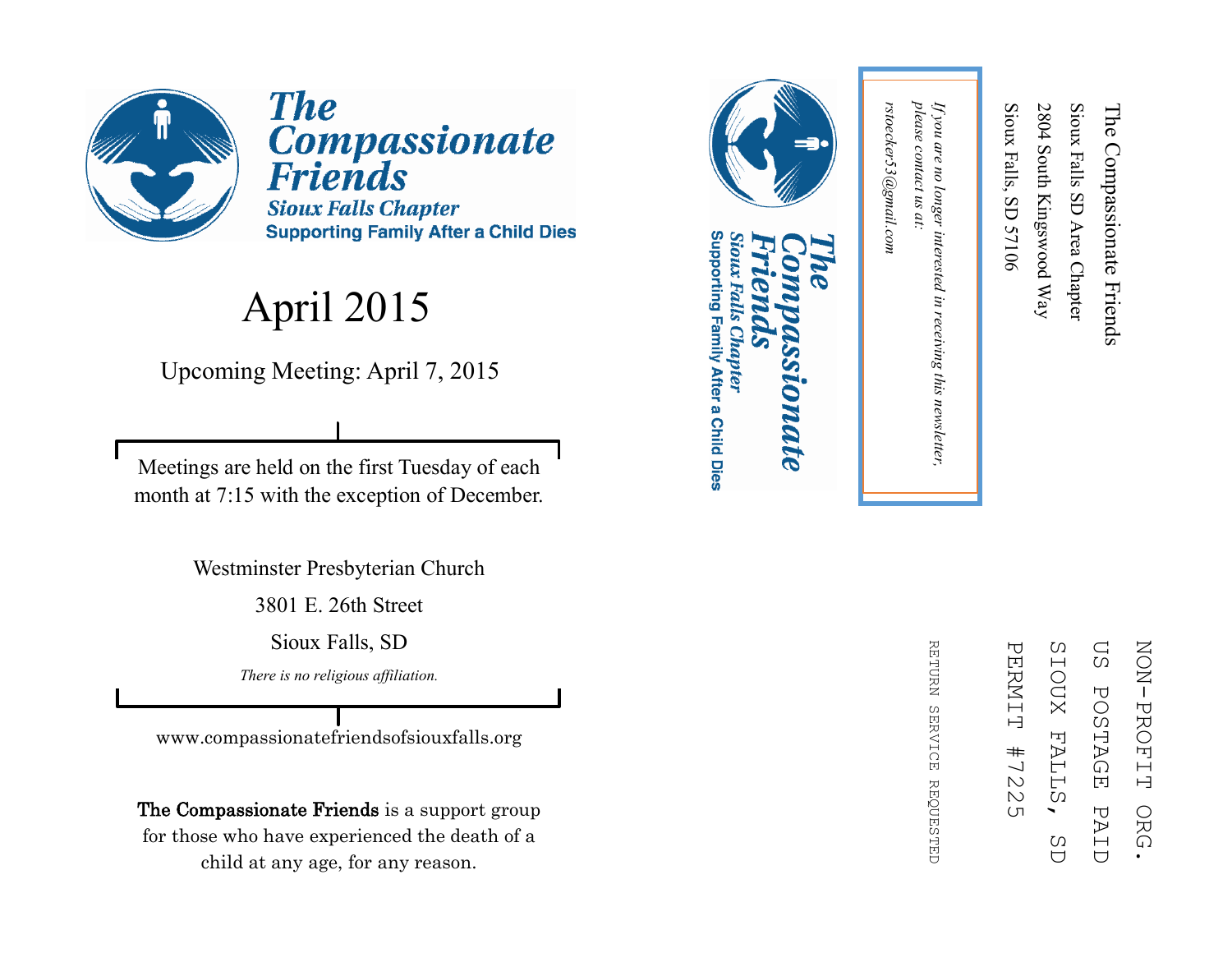



Dr. Watson-Miller

> Dr. WatsonDr. Watson-Miller is a Clinical Psychologist who lost her own son while in Graduate School in Miller is a Clinical Psychologist who lost her own son while in Graduate School in weekends. they learn therapeutic techniques. She works from her own private practice on evenings and she teaches psychodynamic psychotherapy and provides supervision to psychiatry residents as private and public sectors. She is on the faculty of USD Sanford School of Medicine where 1997. She graduated from the University of South Dakota in 2002 and has worked in both the private and public sectors. She is on the faculty of USD Sanford School of Medicine where she traches psychodynamic psychotherapy a

and Psychology in 1995 compelled her to honor his memory by completing her education and allowing him to live through her. In her journey through grief, she has gained unique insights into not just coping, but thriving th son standing in the bleachers as she graduated with a Bachelor's of Science by the support of her graduate program, her faith, and encouragement from others. She states, the gifts we have been given with others "Without adversity, we do not know how strong we really are. We have an obligation to share into not just coping, but thriving through adversity. She was gifted through her life experience allowing him to live through her. In her journey through grief, she has gained unique insights son standing in the bleachers as she graduated with a Bachelor's of Science in Criminal Justice Dr Watson in Criminal Justice

Miller without identifying information and will be used in future columns. email them to tcfsiouxfalls@yahoo.com. The questions will be forwarded to Dr. Watson-If you would like Dr. Watson-Miller to respond to your questions through this format, please entan uteun to terstouration@yantor.com. The questions with the tot wature to total warsour<br>Miller without identifying information and will be used in future columns. email them to tcfsiouxfalls@yahoo.com. The questions will be forwarded to Dr. WatsonIf you would like Dr. WatsonMiller to respond to your questions through this format, please

that will ever, EVER, make my loss bearable! that will ever, EVER, make my loss bearable! QUESTION: Please tell me how talking with a counselor or therapist will help me deal with my child's death. Nothing can be said  $\rm QEDS$ . Please tell me how talking with my child's deal with my child's deal with my child's death. Nothing can be said

guess, your loss (and your healing) are much more complex than simply having someone say the right words. I will try to answer your question in stages, much as healing comes. your question in stages, much as healing comes. guess, your loss (and your healing) are much more complex than simply having someone say the right words. I will try to answer ANSWER: You are so right in your assessment that nothing a therapist can say that will make your loss bearable. As you might ANSWER: You are so right in your assessment that nothing a therapist can say that will make your loss bearable. As you migh

who understands be present "with you," and providing a safe environment for you might be sufficient. I remember when my son died and my professors and colleagues came to the house. They did not try to "fix" our pain, they very comforting very comforting. tional grief. I coined the term "withness" to describe that time. They were a container for our grief, like a warm blanket, and it was tional grief. I coined the term "withness" to describe that time. They were a container for our grief, like a warm blanket, and it was died and my professors and colleagues came to the house. They did not try to "fix" our pain, they were simply "with us" in our emowho understands be present "with you," and providing a safe environment for you might be sufficient. I remember when my son Immediately following the loss of a child, people are generally in shock and do not know what they need. Simply having someone Immediately following the loss of a child, people are generally in shock and do not know what they need. Simply having someo

with you while you sort out the confusion of what has happened and to remind you to be gentle on yourself is very useful. Although particularly if they have living children. It is a reminder to them that sometimes children die and it could happen to them. particularly if they have living children. It is a reminder to them that sometimes children die and it could happen to them. not available to you. They may be afraid of making you cry, or may not know what to say, and some may avoid you all together, not available to you. They may be afraid of making you cry, or may not know what to say, and some may avoid you all together, people may have very good intentions when they utter the words, "if there's anything you need ..." you may find out that they are people may have very good intentions when they utter the words, "if there's anything you need . . ." you may find out that they are with you while you sort out the confusion of what has happened and to remind you to be gentle on yourself is very useful. Although After the funeral and when everyone else has gone home, you may find yourself feeling lost and alone. Knowing someone can talk After the funeral and when everyone else has gone home, you may find yourself feeling lost and alone. Knowing someone can ta

life amidst the wreckage in the wake of your loss. whatever you need to say. When you are working with a therapist you trust and can rely on, it is good to have that stability that now is the time you seek out a therapist to talk with – grief process is just begiming as you approach the first anniversary and realize how profoundly your life has changed. You may find grief process is just beginning as you approach the first anniversary and realize how profoundly your life has changed. You may leaving you even more alone with your grief. I believe that the first year following the death of a child is a whirlwind and that the leaving you even more alone with your grief. I believe that the first year following the death of a child is a whirlwind and very understanding of the grief process. They may even begin to realize that you are no longer the same. They may visit less often, very understanding of the grief process. They may even begin to realize that you are no longer the same. They may visit less often, After about the first year people who have been available to you may begin to wonder why you are still grieving. Our culture someone who will be available to you and comfortable allowing you to say in. your is not

you integrate your loss in a way that is meaningful to you.<br>With compassion always, Dr Watson-Miller, Ph.D. you integrate your loss in a way that is meaningful to you. Remember – grief is a process; not an event. Each step will have unique experiences in it for you. The role of the therapist is to help life amidst the wreckage in the wake of your loss.<br>Remember – grief is a process; not an event. Each step will have unique experiences in it for you. The role of the therapist is to help Remember

With compassion always, Dr Watson-Miller, Ph.D With compassion always, Dr Watson

DISCLAIMER: The responses published in of this newsletter. of this newsletter. The responses are written for the purpose of providing general suggestions to the recipients The responses are written for the purpose of providing general suggestions to the recipients a peutic DISCLAIMER: The responses published in the newsletter in no way suggest that there is a therrelationship between the individual the newsletter in no way suggest that there who submitted the question and<br>D Dr. Watson-Miller. Watson-Miller.  $\frac{1}{2}$  $\omega$ ther-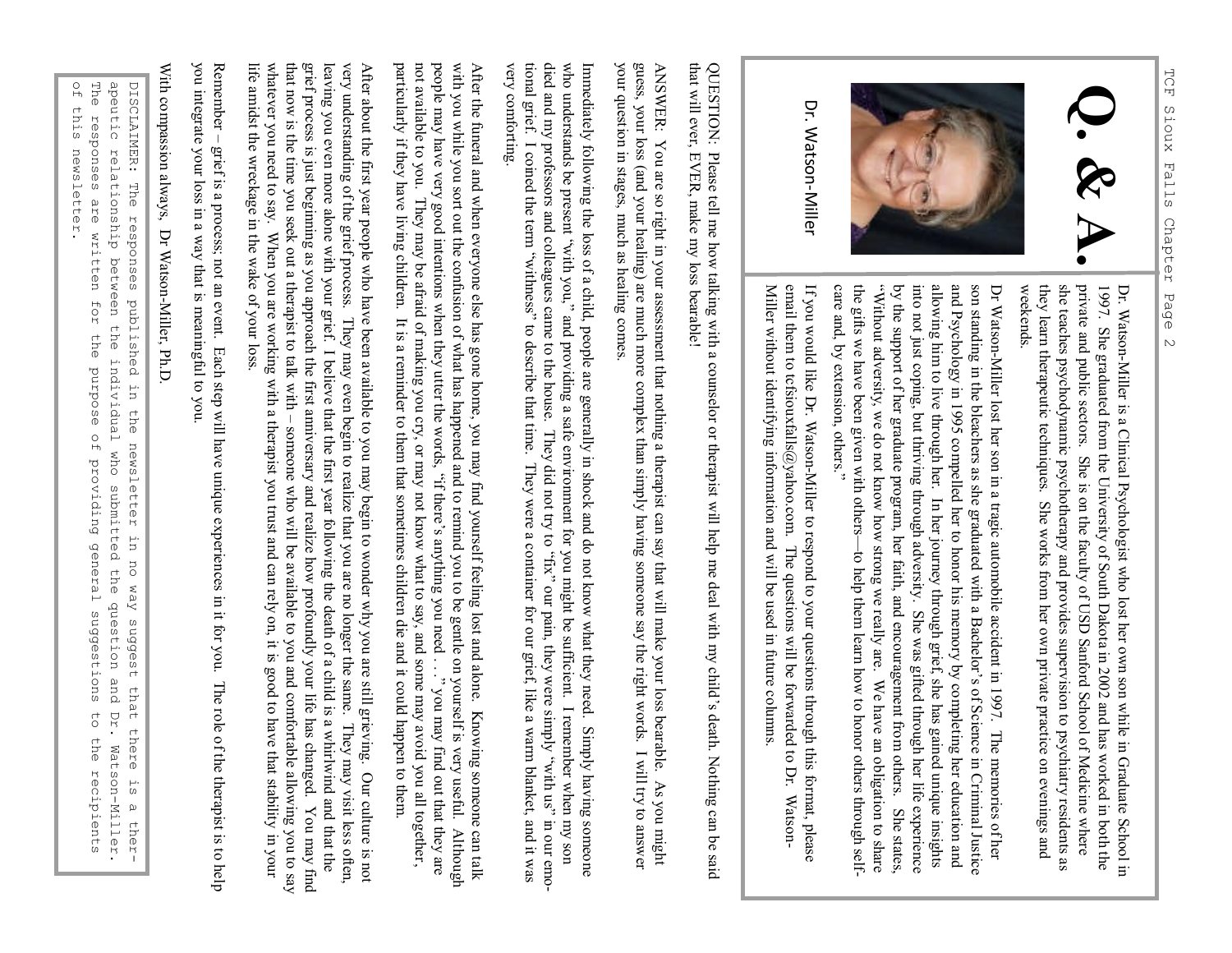| your thoughts<br>thoughts on these questions, we would love for<br>you to contact one of the leaders and share<br>than common joys<br>mon sufferings are far st<br>Alphonse deLa<br>martine<br>tronger                                                                                                          | pain becomes my pain, just as your hope becomes my hope. We come together from all walks of life, from many different cir-<br>with hope. The children we mourn have died at all ages and from many different causes, but our love for them unites us. Your<br>We need not walk alone. We are The Compassionate Friends. We reach out to each ot to each of with understanding, and<br>The Compassionate Friends Credo | The March meeting of The Compassionate<br>www.compassionatefriends.org<br>Peggy Mastel 605-351-8823<br>child's birthday<br>about your child during the month of your<br>pictures and anything you wish to share<br>will have a table set up for you to bring<br>National Office: 877-969-0010<br>The Compassionate Friends<br>Kristin Seruyange 605-610-9432<br>Ruth Stoecker 605-201-1426<br>TCF Leaders for Sioux Falls<br>As part of remembering our children, we<br>kristin.tcf@gmail.com<br>mpastel@sio.midco.net<br>rstoecker53@gmail.com | Submitted by:<br>Love Gift Amount:<br>In Memory of:<br>Address:<br>month so that they may be included in the fol-<br>Grief and sadness knits<br>hearts in closer bonds than<br>Please send in love gifts by th<br>Your donation is greatly appreciated<br>lowing month's newsletter.<br>Valley Springs, SD 57068<br>48424 Beaver Valley Rd<br>Send your love gift to:<br>The Gift of Love<br>Tami Meeker<br>5 <sub>2</sub><br>e 5th of the |
|-----------------------------------------------------------------------------------------------------------------------------------------------------------------------------------------------------------------------------------------------------------------------------------------------------------------|-----------------------------------------------------------------------------------------------------------------------------------------------------------------------------------------------------------------------------------------------------------------------------------------------------------------------------------------------------------------------------------------------------------------------|-------------------------------------------------------------------------------------------------------------------------------------------------------------------------------------------------------------------------------------------------------------------------------------------------------------------------------------------------------------------------------------------------------------------------------------------------------------------------------------------------------------------------------------------------|--------------------------------------------------------------------------------------------------------------------------------------------------------------------------------------------------------------------------------------------------------------------------------------------------------------------------------------------------------------------------------------------------------------------------------------------|
| any members who were unable to attend have<br>to find? Why do you continue to come?" If<br>regarding the following questions: "What brought you to $TCF$ ? What were you hoping<br>members present. A good discussion was held<br>Friends was held on March 3, 2015, with 14<br>happiness ever can; and<br>com- |                                                                                                                                                                                                                                                                                                                                                                                                                       |                                                                                                                                                                                                                                                                                                                                                                                                                                                                                                                                                 |                                                                                                                                                                                                                                                                                                                                                                                                                                            |
|                                                                                                                                                                                                                                                                                                                 |                                                                                                                                                                                                                                                                                                                                                                                                                       |                                                                                                                                                                                                                                                                                                                                                                                                                                                                                                                                                 |                                                                                                                                                                                                                                                                                                                                                                                                                                            |

TCF Sioux Falls Chapter TCF Sioux Falls Chapter Page 3 Page  $\omega$ 

no hope. Some of us have found our faith to be a source of strength, while some of us are struggling to find answers. Some of no hope. Some of us have found our faith to be a source of strength, while some of us are struggling to find answers. Some of us are angry, filled with guilt or in deep depression, while others radiate an inner peace. But whatever pain we bring to this gathering Of The Compassionate Friends, it is pain we will share, just as we share with each other our love for the children who have  $\kappa$ died. We are all seeking and struggling to build a future for ourselves, but we are committed to building a future together. died. We are all seeking and struggling to build a future for ourselves, but we are committed to building a future together. We reach out to each other in love to share the pain as well as the joy, share the anger as well as the peace, share the faith as well as the doubts, and help each other to grieve as well as to grow. We Need Not Walk Alone. We Are The Compassionate Friends.

are angry, filled with guilt or in deep depression, while others radiate an inner peace. But whatever pain we bring to this gather-

ing of The Compassionate Friends, it is pain we will share, just as we share with each other our love for the children who have

as the doubts, and help each other to grieve as well as to grow. We Need Not Walk Alone. We Are The Compassionate Friends. reach out to each other in love to share the pain as well as the joy, share the anger as well as the peace, share the faith as well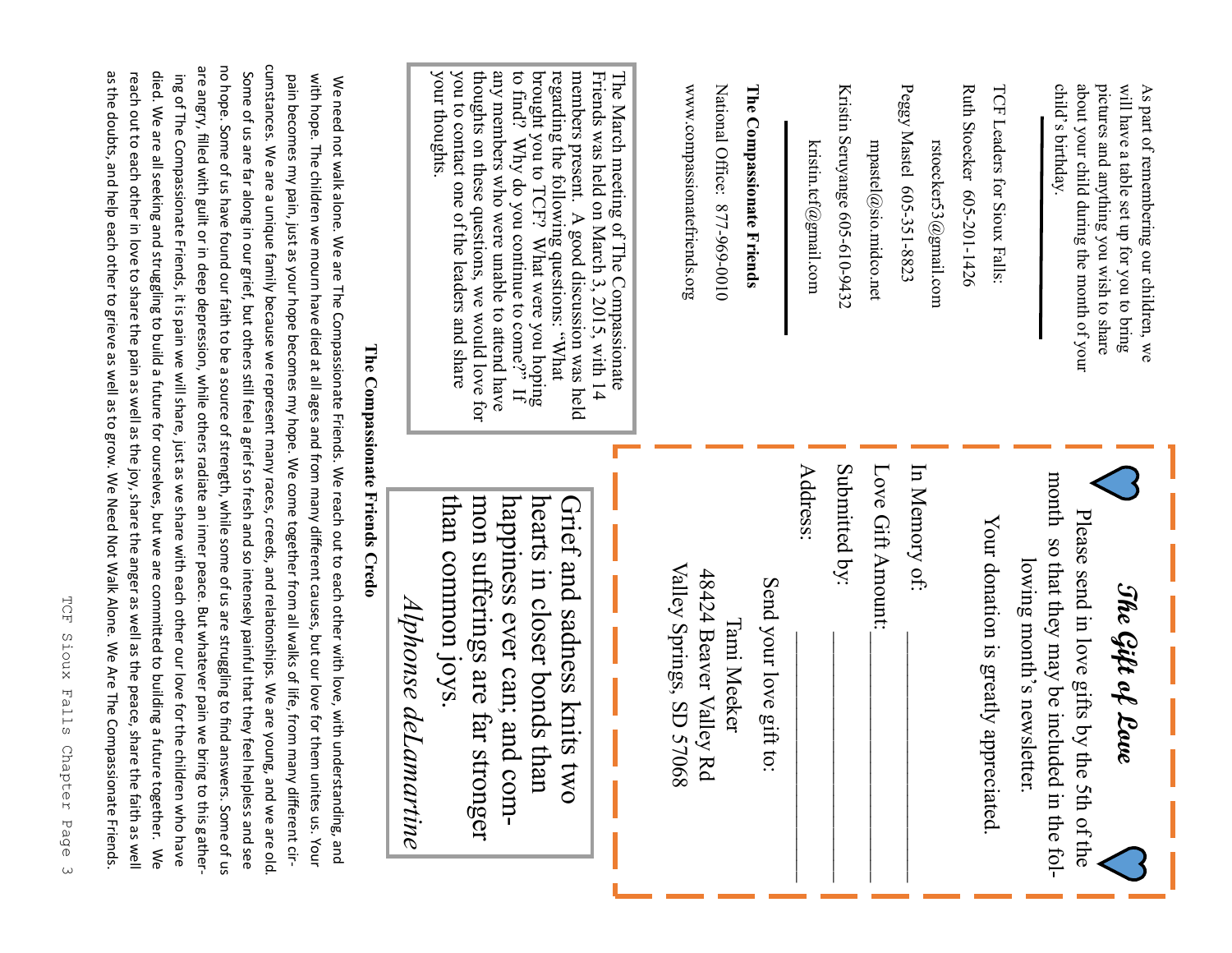

meetings, a cancellation notice will be put on the

meetings, a cancellation notice will be put on the Keloland

. Please refer to this site in the future if there is

Closeline. Please refer to this site in the future if there is

any question as to whether or not the meeting will be held.

any question as to whether or not the meeting will be held.

**Closeline**

www.keloland.com/weather/closeline/

www.keloland.com/weather/closeline/

**Keloland** 

In case of inclement weather on the night of our monthly

In case of inclement weather on the night of our monthly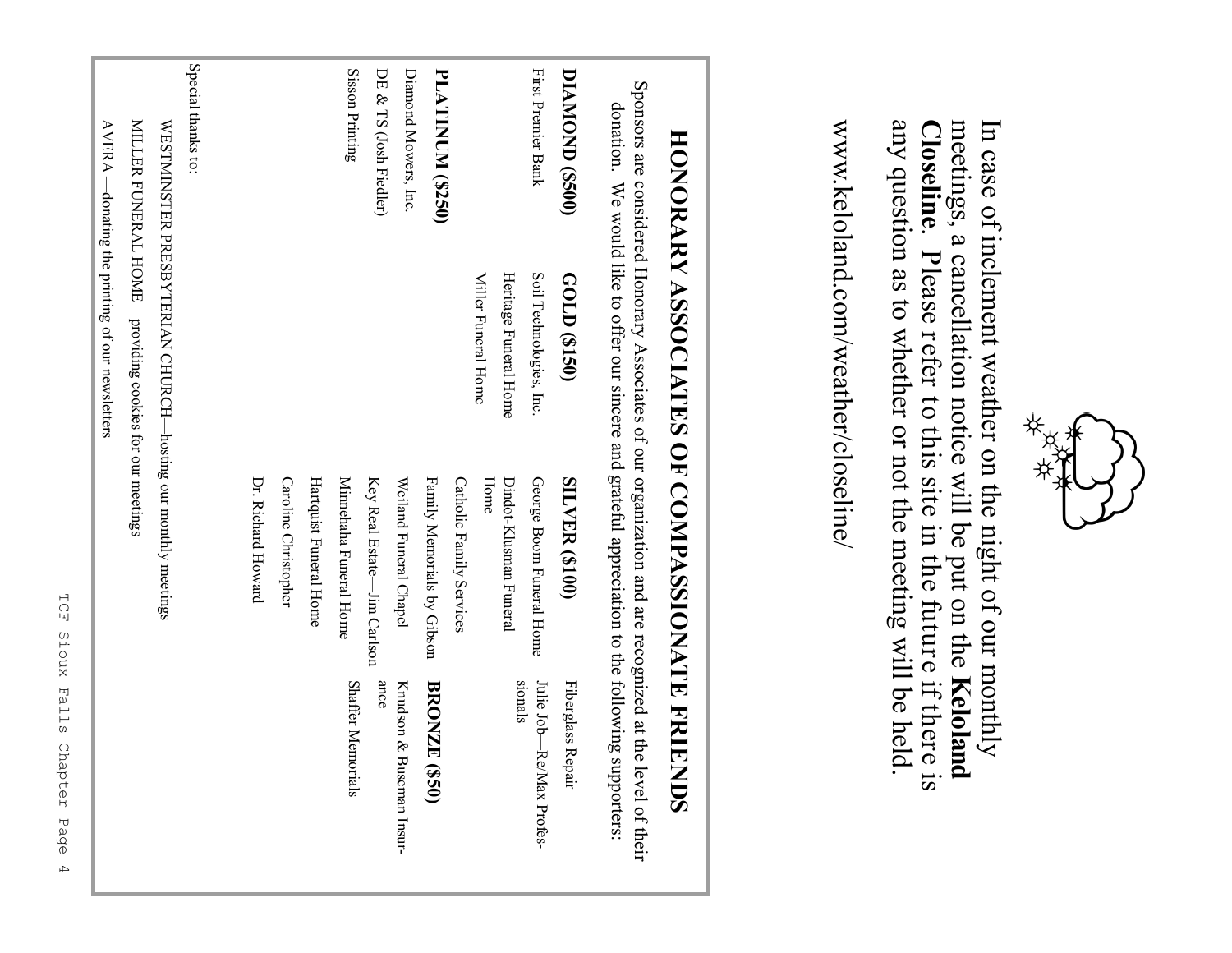

TCF Sioux Falls Chapter Page TCF Sioux Falls Chapter Page 5  $\cup$ 

TCF Lake/Porter Counties, IN *TCF Lake/Porter Counties, IN*

Marilyn Rollins *Marilyn Rollins*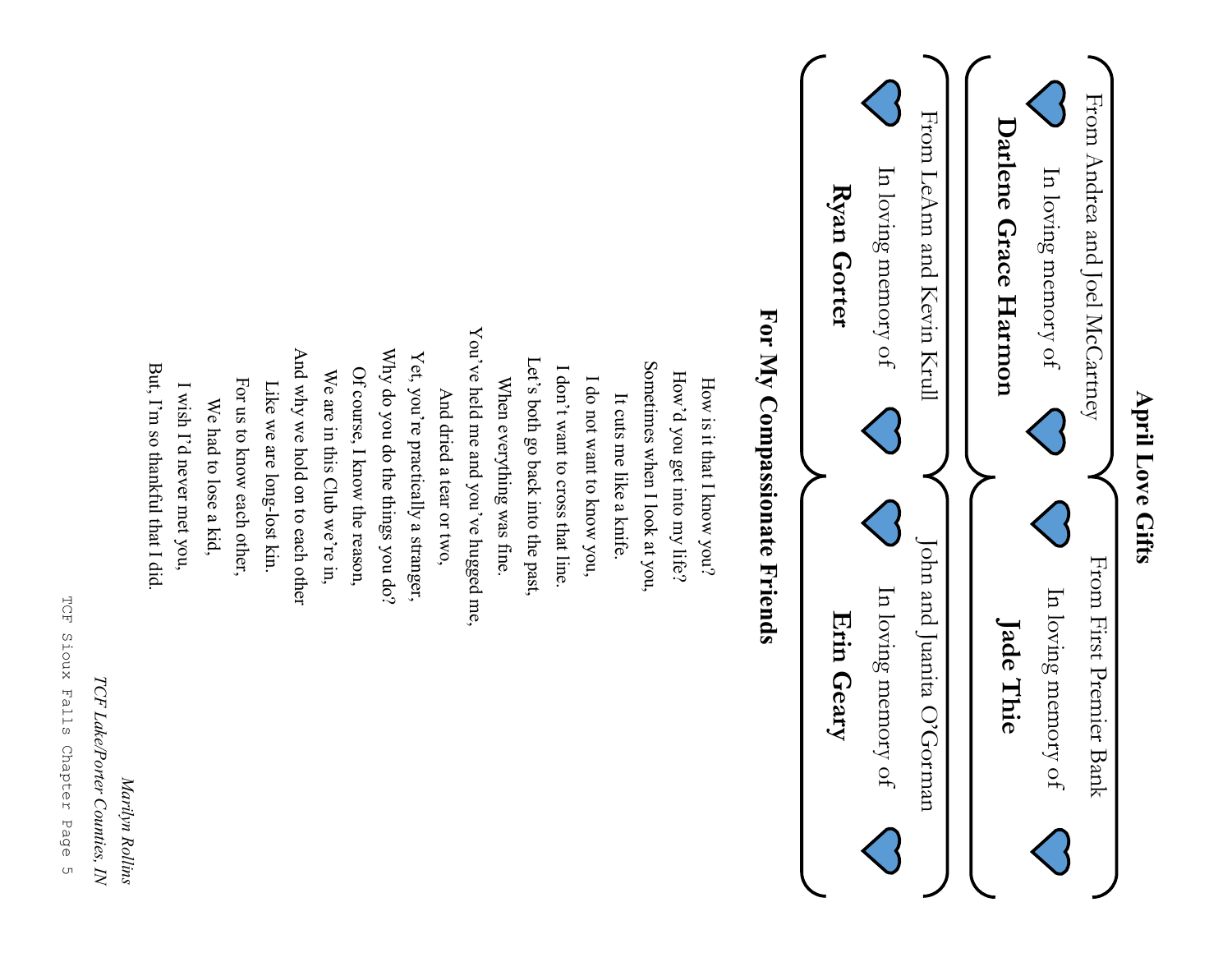| ⊃                   |
|---------------------|
| c                   |
| ▬                   |
| $\blacksquare$<br>۶ |
| ć                   |
| j<br>Ξ<br>∊         |
|                     |

Sometimes I get so angry that he's no longer here to share Mom, do I have to stop loving my brother because he is not here? But I know he knows it's only because of how much I still care But I know he knows it's only because of how much I still care. Sometimes I get so angry that he I laugh and feel warm each time I think of a particularly funny one I laugh and feel warm each time I think of a particularly funny one. I remember all the things we did together, even though we were very young I remember all the things we did together, even though we were very young. Will I forget all about him because he's not near? Will I forget all about him because he Mom, do I have to stop loving my brother because he is not here? 's no longer here to share, 's not near?

He always felt he had to be my strong, protective big brother,<br>And that's a bond we'll always share forever with each other. Just knowing he was there made things feel safe for me I miss him, so even though at times we didn't agree, He always felt he had to be my strong, protective big brother, Just knowing he was there made things feel safe for me. I miss him, so even though at times we didn't agree, 's a bond we'll always share forever with each other.

He will always be a part of what makes me be me He tried to protect me even when he, too, was just scared  $N_0$ , I won't stop loving that big brother of mine, And that's the part of our love that will live eternally He will always be a part of what makes me be me. Not now, not ever, not till the end of time Not now, not ever, not till the end of time. He tried to protect me even when he, too, was just scared. 's the part of our love that will live eternally. 't stop loving that big brother of mine,

 $TCF$  N.Dade/S. Broward, FL *TCF N.Dade/S. Broward, FL* Jackie Rosen *Jackie Rosen*

## **When You Lose an OnlyChild** When You Lose an OnlyChild

The loss of an only child is neither greater nor less than the loss of one of many children. However, the loss of an only child is<br>experienced differently. It is different because you lose your parenthood, which is such a experienced differently. It is different because you lose your parenthood, which is such a large part of the life of any parent. The loss of an only child is neither greater nor less than the loss of one of many children. However, the loss of an only child is

erate for the child you have lost I. With the death of an only child, you lose the one person who could use all of the love you had to give every hour of every day.<br>One of the secrets of parenthood is that from birth, children teach us that we have a grea thought possible. When your only child dies, you may feel that you are drowning in the parental love your heart continues to gen-One of the secrets of parenthood is that from birth, children teach us that we have a greater capacity for unselfish love than we I. With the death of an only child, you lose the one person who could use all of the love you had to give every hour of every

erate for the child you have lost.<br>2. With the death of an only child, you lose so much of your own future that was tied to your child's future. The first day o 2. With the death of an only child, you lose so much of your own future that was tied to your child's future. The first day of school, sports, learning to drive, a first crush, a first date, a first heartbreak, high school school, sports, learning to drive, a first crush, a first date, a first heartbreak, high school, college, career, marriage, children, grand-

3. With the death of an only child, you suffer many tiny losses that cause pain only another grieving parent can comprehend. You have lost the joy of checking the cereal aisle to see if Cocoa Puffs are on sale. You have l generous child who loved, watched for, and shared beautiful sunsets. ting up early on a Saturday morning for kids soccer, basketball, or bowling. You have lost the reason to hope for a December<br>snow. You have lost the person who thought you made the best cocoa on a cool December evening. Fo hits on the pop music charts. You have lost the joy of caring what prize is in a box of Cracker Jack. You have lost the joy of gethave lost the joy of checking the cereal aisle to see if Cocoa Puffs are on sale. You have lost the reason to keep up with the top ten children, great grandchildren. Your only child lost all of this from his or her future. And so did you.<br>3. With the death of an only child, you suffer many tiny losses that cause pain only another grieving parent can compr

by sharing your pain with others who have known their own pain. own life, your parenthood. The Compassionate Friends chapter near you is there to help you acknowledge and grieve these losses The loss of an only child is a devastating loss. Your child has lost his or her life. And you have lost an important piece of your by sharing your pain with others who have known their own pain. own life, your parenthood. The Compassionate Friends chapter near you is there to help you acknowledge and grieve these losses

Ţ *In Memory of my son, Bill Snapp*Memory of my son, Bill Snapp TCF Atlanta (Tucker) *TCF Atlanta (Tucker) Bill Snapp*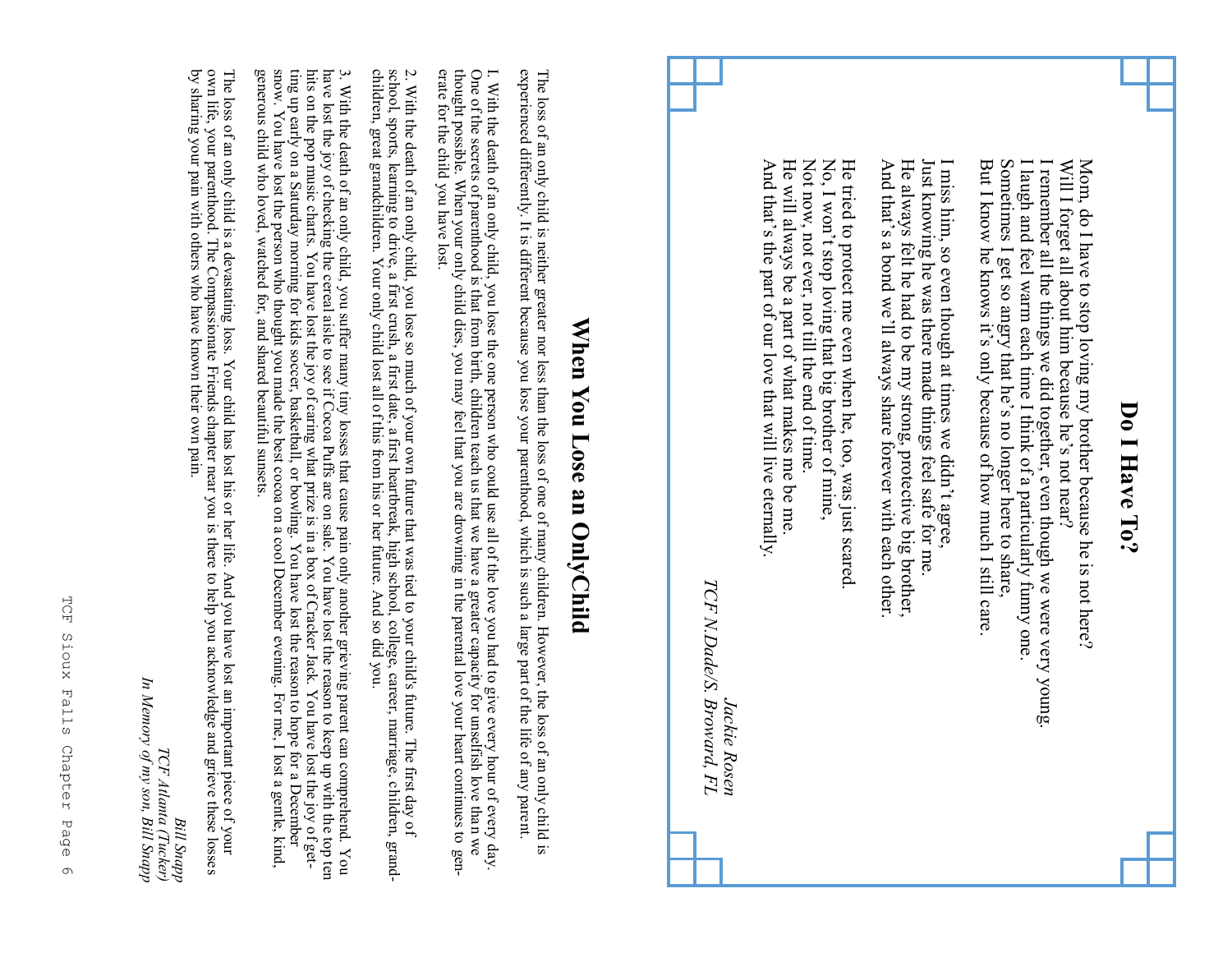| Wanted So Much                                                                                                                                                                                                                                                                                                                                                                                                                                                                                                                                                                                                                                                                                                                                                                                                            | for You                                                                                                                                                                    |
|---------------------------------------------------------------------------------------------------------------------------------------------------------------------------------------------------------------------------------------------------------------------------------------------------------------------------------------------------------------------------------------------------------------------------------------------------------------------------------------------------------------------------------------------------------------------------------------------------------------------------------------------------------------------------------------------------------------------------------------------------------------------------------------------------------------------------|----------------------------------------------------------------------------------------------------------------------------------------------------------------------------|
|                                                                                                                                                                                                                                                                                                                                                                                                                                                                                                                                                                                                                                                                                                                                                                                                                           |                                                                                                                                                                            |
| I wanted to change your diapers, not my life<br>In honor of my baby who died<br>wanted so much for you, my sweet little baby,<br>of it.                                                                                                                                                                                                                                                                                                                                                                                                                                                                                                                                                                                                                                                                                   | I wanted to comb your soft and silky hair, not save a lock<br>I wanted to give you life, not have you see death,<br>I wanted to show you off, not go on alone without you. |
| I wanted to hear the sounds of your crying for me at<br>I wanted to dress you, not bury you in your last dress.<br>wanted to work with you, not my grief.<br>hoy                                                                                                                                                                                                                                                                                                                                                                                                                                                                                                                                                                                                                                                          | I wanted to pick up after you, not put down my dreams of                                                                                                                   |
| mght<br>Not my own sounds of crying for you at night<br>alone                                                                                                                                                                                                                                                                                                                                                                                                                                                                                                                                                                                                                                                                                                                                                             | I wanted to walk late with you at night, and now I feel so<br>I wanted to hold you in my arms, not have empty arms,                                                        |
| ket.<br>I wanted to see you grow, not the grass upon the grave, I wanted to see you asleep in your nursery, not in the cas-<br>longed for.                                                                                                                                                                                                                                                                                                                                                                                                                                                                                                                                                                                                                                                                                | My newly born, newly gone-<br>I wanted so much more-<br>I wanted so much for you,<br>I wanted you<br>-baby and child<br>$1$ that $1$                                       |
|                                                                                                                                                                                                                                                                                                                                                                                                                                                                                                                                                                                                                                                                                                                                                                                                                           | Maria LaFond Visscher                                                                                                                                                      |
| $\blacktriangleright$<br>Stepparent's Thoughts                                                                                                                                                                                                                                                                                                                                                                                                                                                                                                                                                                                                                                                                                                                                                                            |                                                                                                                                                                            |
| I am a bereaved stepparent – Stepfather to be exact. Robin Ann Craney, my stepdaughter, was killed at the hand<br>on June 8, 2001. She was 17 years old.                                                                                                                                                                                                                                                                                                                                                                                                                                                                                                                                                                                                                                                                  | s of a drunk driver                                                                                                                                                        |
| I have a son named Greg. His Mom remarried so I saw him on weekends, did the trips, and long summer visits as many divorced<br>ments all after the fact. When you marry someone with kids, you get another chance.<br>parents do. I did not get the chance to be a part of his life and see him every day. I got to hear about his activities and accomplish-                                                                                                                                                                                                                                                                                                                                                                                                                                                             |                                                                                                                                                                            |
| After several months of dating my (now) wife Cindy, I finally met her kids, Chris and Robin. Robin was almost 7 years old at time. I remember that first meeting clearly because she wasn't feeling so good. She ended up gett<br>What a first meeting that was!                                                                                                                                                                                                                                                                                                                                                                                                                                                                                                                                                          | 7 years old at the                                                                                                                                                         |
| After that, I became totally involved in the lives and activities of both of the children. I remember one of those nights well! Cindy<br>a single guy, who had been unmarried for 13 years!<br>and I attended parent-teacher conferences for both kids, a Cub Scout Pack Meeting and a Girl Scout Brownie Meetingnot bad for                                                                                                                                                                                                                                                                                                                                                                                                                                                                                              |                                                                                                                                                                            |
| had migraine headaches, running her to the doctor when her Mother couldn't, encouraging her, supporting her – all the things Dac do for their kids. I want to tell you in no uncertain terms, being a stepparent is so much ha<br>are not my dad" and so forth. I tolerated and dealt with her emotional outbursts when she became incensed at anything (sometimes<br>ten times it seems, none of the respect. "Mom said I could so I don't have to listen to you" or "You can't tell me<br>Over the years, I got to know Robin's likes, dislikes, and all of her friends – and she had a lot of friends! I attended and participat-<br>ed in all of Robin's activities, supporting her in her many endeavors – including gy<br>it seemed everything) during the teen years. All Dads know how trying those times can be! | all the things Dads<br>what to do, you                                                                                                                                     |
| jike an orisidre randa berbe et booked af an internal of the state of the state of the product of any of our fished who seeks have a mini-<br>Now I am a bereaved stepparentthe one in a kind of "no man's land." I am not biologically connected to Robin; I sometimes feel                                                                                                                                                                                                                                                                                                                                                                                                                                                                                                                                              |                                                                                                                                                                            |

about Cindy and Chris. They often ask me "How is Cindy doing?" or "1s Chris OK?" Although I knew and lived with Robin for 10 years, very few ask, "How are *you* doing?" I am only the *stepparent*. The idea that this trage about Cindy and Chris. They often ask me "How is Cindy doing?" or "Is Chris OK?" Although I knew and lived with Robin for 10 years, very few ask, "How are *you*  $\frac{d}{d}$  doing?" I am only the *stepparent*. The idea that this tragedy cannot be as devastating to me as it is to Robin's "real family" is incomprehensible.

One definition for the word father is "father figure: one often of particular power or influence who serves as an emotional substitute for a father." This is what I was for Robin. She loved to push my buttons – but that w tute for a father." This is what I was for Robin. She loved to push my buttons – as it could be. Robin is the only daughter I will ever have. I was every bit a *father* One definition for the tather is "father figure: one often of particular pod and power or influence who serves as an emotional substitute of  $\alpha$  and  $\alpha$  and  $\alpha$  and  $\alpha$  and  $\alpha$  and  $\alpha$  and  $\alpha$  and  $\alpha$  and  $\alpha$  and but that was part of our relationship – to her. I love her and I miss her. as frustrating as frustrating

We, the stepparents of children who have died, grieve for our children too. *Only* society puts the "Step" in the name. *Parent* is still the biggest part of who we are. We hurt because they were our children too often without the support and understanding that is now gone out of our lives; and we, too, endure the same feelings of loss and sadness. demonstrated towards the biologically connected parents. These beautiful children with whom we developed emotional bonds are

*Tony Cinocco*

Tony Cinocco

*In memory of Robin Ann Craney*

In memory of Robin Am Craney<br>In memory of Robin Am Craney

*TCF, Denver, CO*